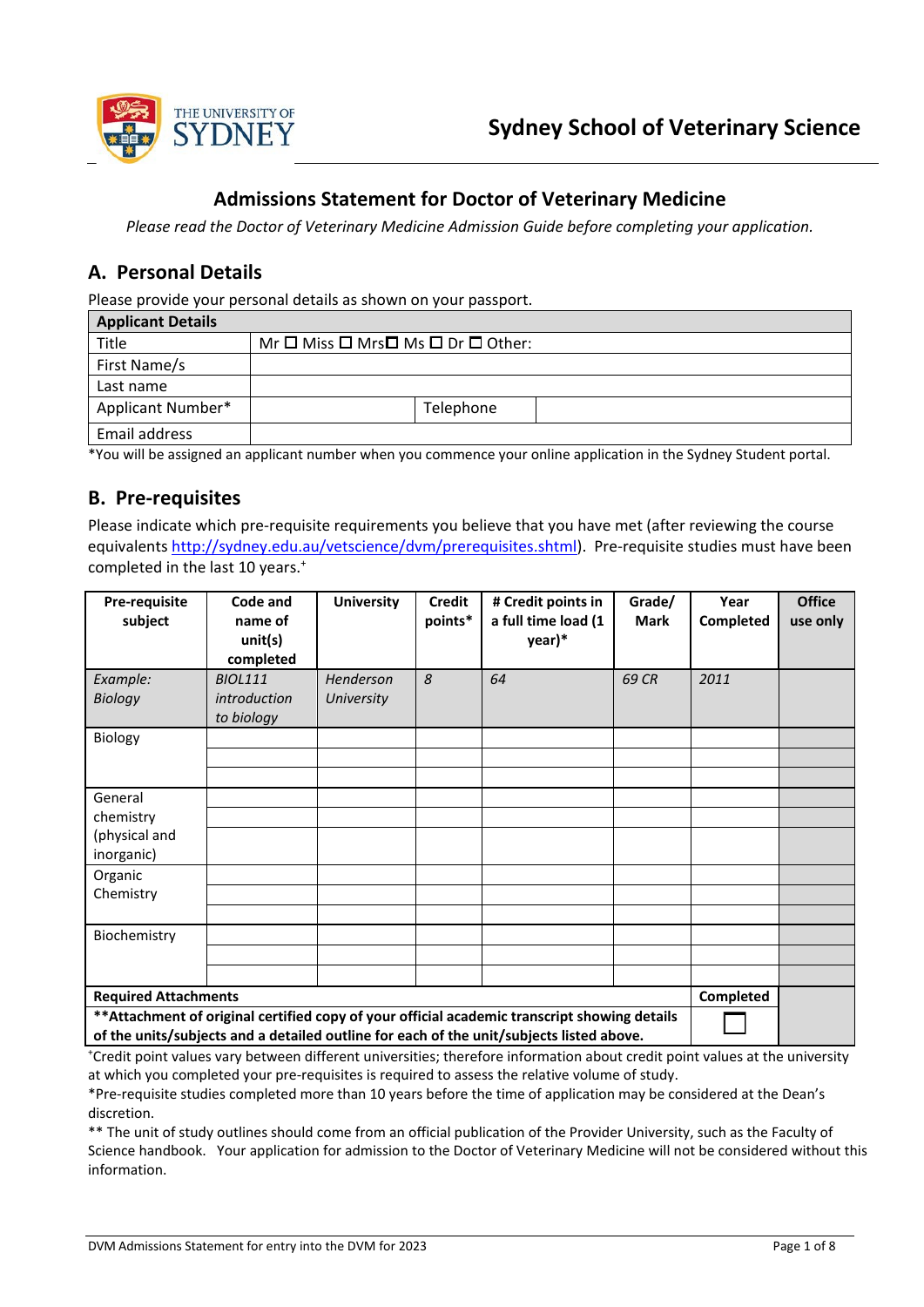# **C. Additional Information**

This information will be used as part of the selection process for all graduate entry applicants to the Doctor of Veterinary Medicine. A digital copy of your signed admission statement and supporting documents must be uploaded and attached to your online application for the Doctor of Veterinary Medicine.

The purpose of the following information is to determine your interest in, and commitment to animal health and welfare, a career in veterinary practice, industry or research as well as non-veterinary interests and achievements.

For animal and veterinary related experience and employment, you should provide evidence of this through relevant experience in some or all of the following areas:

- Animal production industries such as sheep, cattle, pigs, goats, horses and poultry.
- Veterinary clinical practices.
- Other relevant animal industry experience including government bodies, charities and research organisations.

You must attach supporting documents as evidence for each experience listed (reference, certificate, statement from employer, etc).

To be considered for admission, you must have completed a **minimum of 4 weeks of relevant experience, a substantial portion of which must have been completed within the 3 years prior to application** (the equivalent of 28 working days). The experience must involve direct contact and hands-on experience with animals. Ideally, some of this experience would be completed in a veterinary practice. This is to enable our students to make a smooth transition into the Veterinary Teaching Hospital environment.

### **i. Experience and Employment Information**

Please outline your animal, veterinary and non-veterinary experience and employment details by completing the table provided at the end of the form. **Insert additional copies of the table as required to outline all of your experiences.** Please complete one table for each work experience/employment location (see example below). Please note, by providing the following information and contact details, you are providing consent for us to contact the listed establishments to confirm/clarify your experience.

Your supporting document/s should be attached as a single digital file with your online application. *Example* 

| Exumple                |                                |                         |                                         |
|------------------------|--------------------------------|-------------------------|-----------------------------------------|
| <b>Experience Type</b> |                                | <b>Experience Dates</b> |                                         |
| (Animal                | Animal related experience      |                         | 10-03-2020 to 21-03-2020                |
| Related/               |                                |                         |                                         |
| Veterinary/            |                                |                         |                                         |
| Employment)            |                                |                         |                                         |
| Recognition            |                                | <b>Status</b>           |                                         |
| Type                   | <b>Volunteer</b>               | (Full-time/ Part        | <b>Full-time</b>                        |
| (Paid/Volunteer)       |                                | time)                   |                                         |
| <b>Title</b>           | <b>Kennel assistant</b>        | Hours per Week          | 35                                      |
|                        |                                |                         |                                         |
| <b>Employer Name</b>   | <b>Every Veterinary Clinic</b> | <b>Total Weeks</b>      | 2 weeks (12 days)                       |
|                        |                                |                         |                                         |
| <b>Supervisor</b>      | Ms J Smith                     | <b>Total Hours</b>      | 70                                      |
| Name                   |                                |                         |                                         |
| <b>Email Address</b>   |                                | Experience              |                                         |
|                        | jsmith@zmail.com               | <b>Details</b>          | Feeding hospitalised dogs and cats, and |
|                        |                                | (Include                | cleaning cages                          |
|                        |                                | activities              | <b>Walking dogs</b>                     |
|                        |                                | undertaken,             | Administering tablets to dogs           |
|                        |                                | level of                | Restraining animals for veterinary      |
|                        |                                | supervision etc).       | examination                             |
| <b>Contact Number</b>  | (02) 1111 1111                 | <b>Animal Types</b>     | Cats, dogs                              |
|                        |                                | (List species)          |                                         |
|                        |                                |                         |                                         |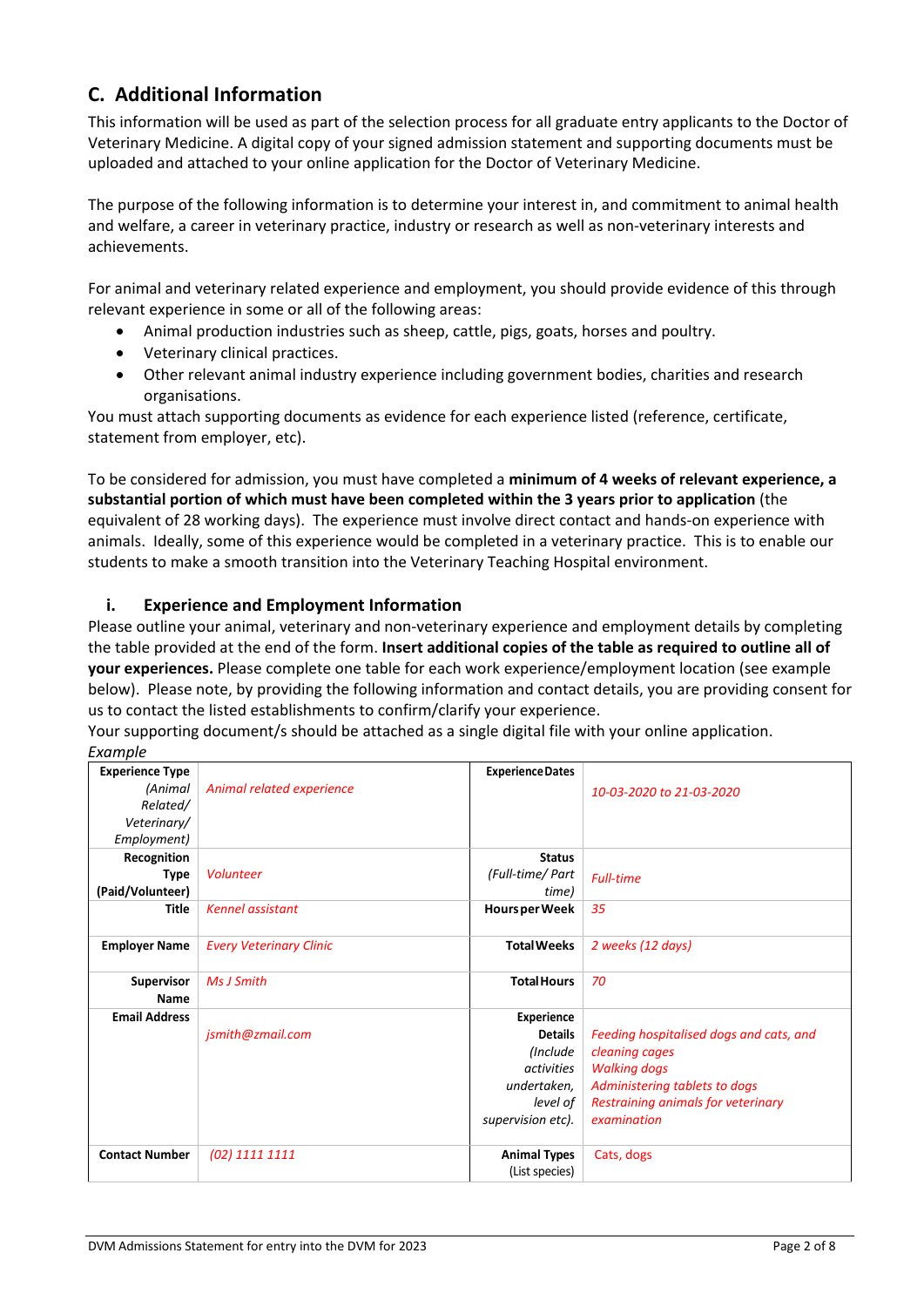| <b>Experience Type</b> | <b>Experience Dates</b> |  |
|------------------------|-------------------------|--|
| (Animal                |                         |  |
| Related/               |                         |  |
| Veterinary/            |                         |  |
| Employment)            |                         |  |
| Recognition            | <b>Status</b>           |  |
| Type                   | (Full-time/ Part        |  |
| (Paid/Volunteer)       | time)                   |  |
| <b>Title</b>           | Hours per Week          |  |
|                        |                         |  |
| <b>Employer Name</b>   | <b>Total Weeks</b>      |  |
|                        |                         |  |
| <b>Supervisor</b>      | <b>Total Hours</b>      |  |
| Name                   |                         |  |
| <b>Email Address</b>   | Experience              |  |
|                        | <b>Details</b>          |  |
|                        | (Include                |  |
|                        | activities              |  |
|                        | undertaken,             |  |
|                        | level of                |  |
|                        | supervision etc).       |  |
| <b>Contact Number</b>  | <b>Animal Types</b>     |  |
|                        | (List species)          |  |

| <b>Experience Type</b> | <b>Experience Dates</b> |  |
|------------------------|-------------------------|--|
| (Animal                |                         |  |
| Related/               |                         |  |
| Veterinary/            |                         |  |
| Employment)            |                         |  |
| Recognition            | <b>Status</b>           |  |
| <b>Type</b>            | (Full-time/ Part        |  |
| (Paid/Volunteer)       | time)                   |  |
| Title                  | Hours per Week          |  |
| <b>Employer Name</b>   | <b>Total Weeks</b>      |  |
| Supervisor<br>Name     | <b>Total Hours</b>      |  |
| <b>Email Address</b>   | Experience              |  |
|                        | <b>Details</b>          |  |
|                        | (Include                |  |
|                        | activities              |  |
|                        | undertaken,             |  |
|                        | level of                |  |
|                        | supervision etc).       |  |
| <b>Contact Number</b>  | <b>Animal Types</b>     |  |
|                        | (List species)          |  |

| <b>Experience Type</b><br>(Animal<br>Related/<br>Veterinary/<br>Employment) | <b>Experience Dates</b>                    |  |
|-----------------------------------------------------------------------------|--------------------------------------------|--|
| Recognition<br><b>Type</b><br>(Paid/Volunteer)                              | <b>Status</b><br>(Full-time/ Part<br>time) |  |
| <b>Title</b>                                                                | Hours per Week                             |  |
| <b>Employer Name</b>                                                        | <b>Total Weeks</b>                         |  |
| Supervisor<br>Name                                                          | <b>Total Hours</b>                         |  |
| <b>Email Address</b>                                                        | Experience<br><b>Details</b>               |  |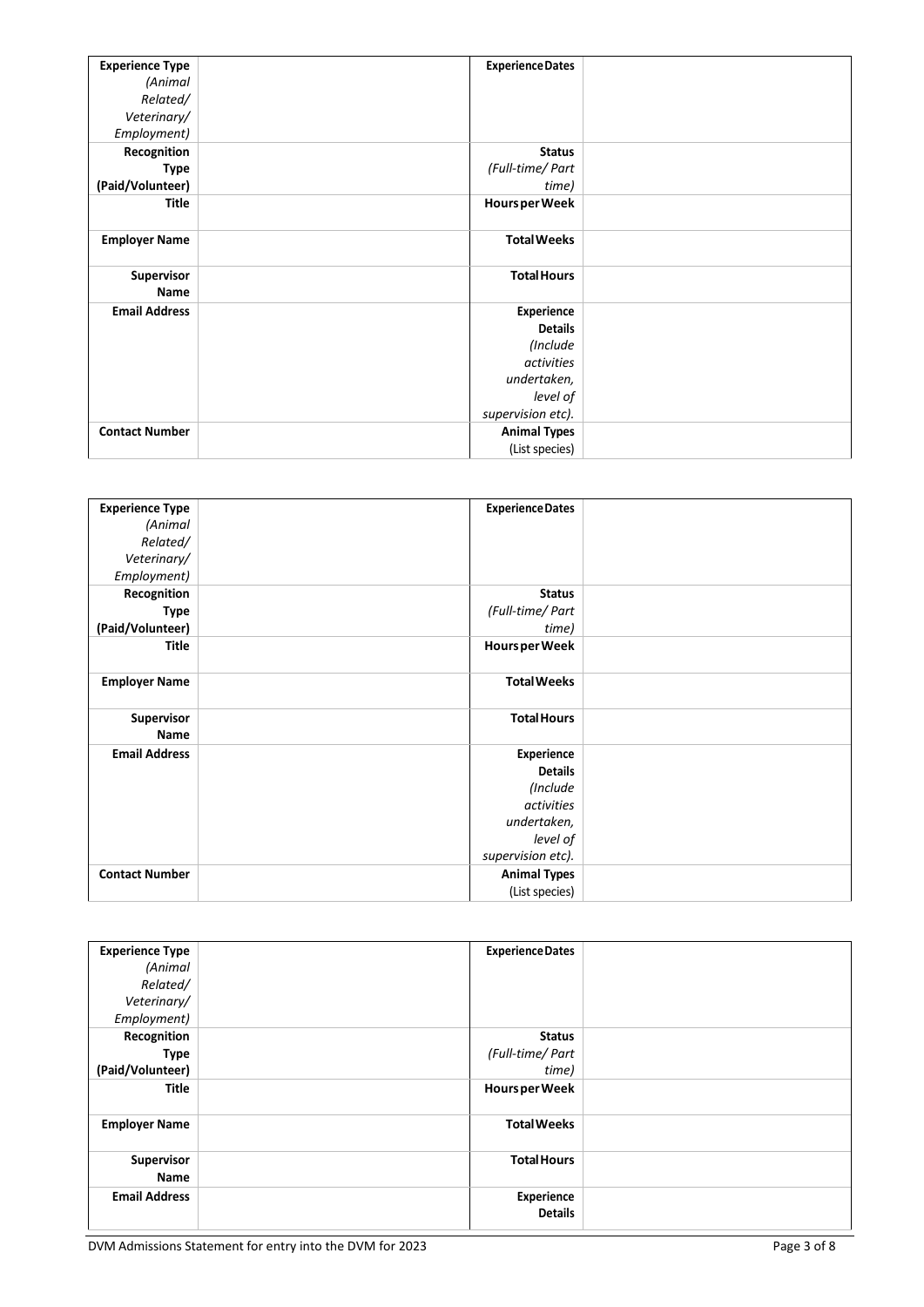|                        | (Include                |  |
|------------------------|-------------------------|--|
|                        | <i>activities</i>       |  |
|                        | undertaken,             |  |
|                        | level of                |  |
|                        | supervision etc).       |  |
| <b>Contact Number</b>  | <b>Animal Types</b>     |  |
|                        | (List species)          |  |
| <b>Experience Type</b> | <b>Experience Dates</b> |  |
| (Animal                |                         |  |
| Related/               |                         |  |
| Veterinary/            |                         |  |
| Employment)            |                         |  |
| Recognition            | <b>Status</b>           |  |
| <b>Type</b>            | (Full-time/ Part        |  |
| (Paid/Volunteer)       | time)                   |  |
| <b>Title</b>           | Hours per Week          |  |
| <b>Employer Name</b>   | <b>Total Weeks</b>      |  |
| Supervisor<br>Name     | <b>Total Hours</b>      |  |
| <b>Email Address</b>   | Experience              |  |
|                        | <b>Details</b>          |  |
|                        | (Include                |  |
|                        | <i>activities</i>       |  |
|                        | undertaken,             |  |
|                        | level of                |  |
|                        | supervision etc).       |  |
| <b>Contact Number</b>  | <b>Animal Types</b>     |  |
|                        | (List species)          |  |

| <b>Experience Type</b> | <b>Experience Dates</b> |  |
|------------------------|-------------------------|--|
| (Animal                |                         |  |
| Related/               |                         |  |
| Veterinary/            |                         |  |
| Employment)            |                         |  |
| Recognition            | <b>Status</b>           |  |
| <b>Type</b>            | (Full-time/ Part        |  |
| (Paid/Volunteer)       | time)                   |  |
| <b>Title</b>           | Hours per Week          |  |
|                        |                         |  |
| <b>Employer Name</b>   | <b>Total Weeks</b>      |  |
|                        |                         |  |
| Supervisor             | <b>Total Hours</b>      |  |
| Name                   |                         |  |
| <b>Email Address</b>   | Experience              |  |
|                        | <b>Details</b>          |  |
|                        | (Include                |  |
|                        | activities              |  |
|                        | undertaken,             |  |
|                        | level of                |  |
|                        | supervision etc).       |  |
| <b>Contact Number</b>  | <b>Animal Types</b>     |  |
|                        | (List species)          |  |

| <b>Experience Type</b> | <b>Experience Dates</b> |  |
|------------------------|-------------------------|--|
| (Animal                |                         |  |
| Related/               |                         |  |
| Veterinary/            |                         |  |
| Employment)            |                         |  |
| Recognition            | <b>Status</b>           |  |
| <b>Type</b>            | (Full-time/ Part        |  |
| (Paid/Volunteer)       | time)                   |  |
| <b>Title</b>           | <b>Hours per Week</b>   |  |
|                        |                         |  |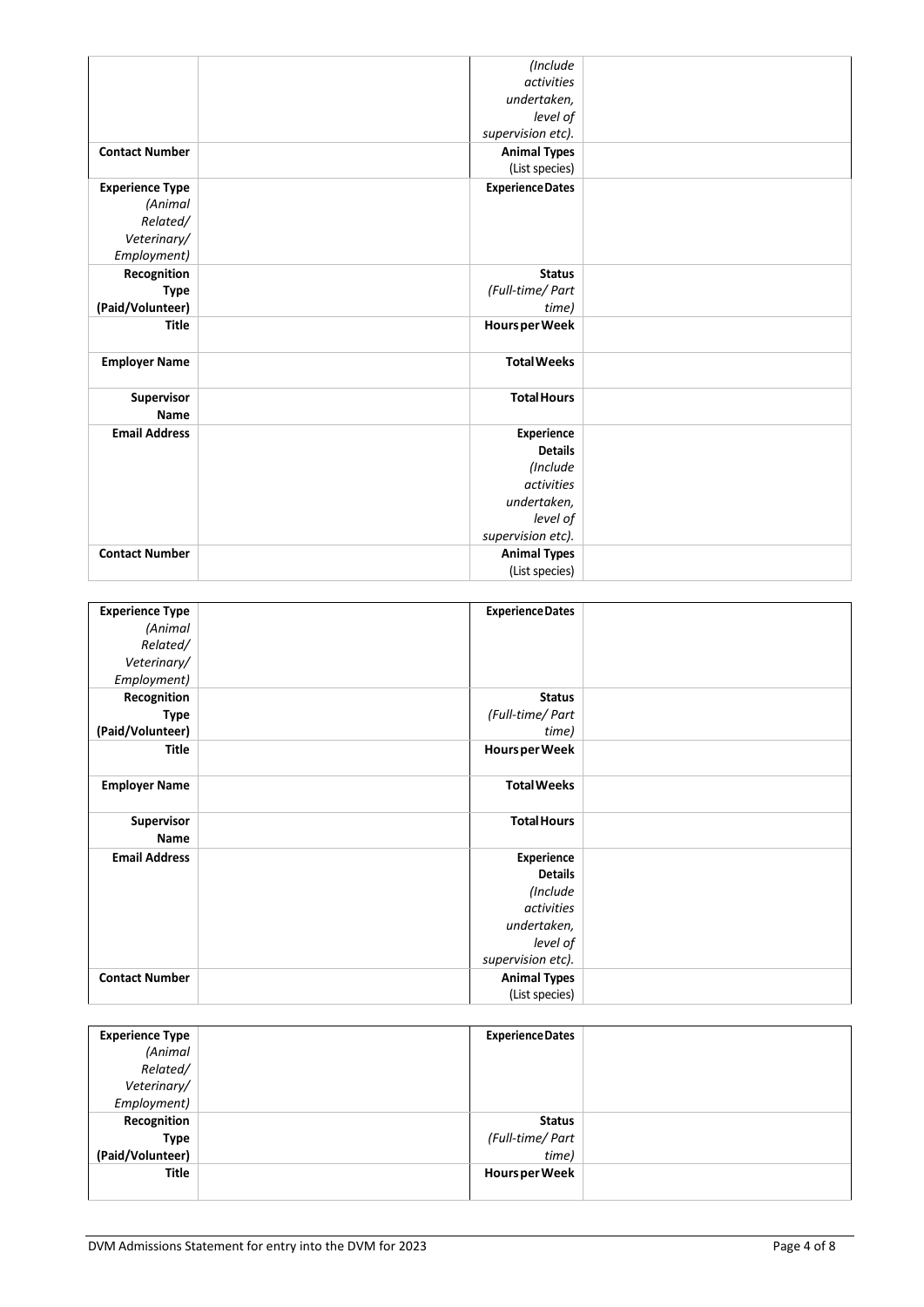| <b>Employer Name</b>  | <b>Total Weeks</b>  |  |
|-----------------------|---------------------|--|
| Supervisor<br>Name    | <b>Total Hours</b>  |  |
| <b>Email Address</b>  | Experience          |  |
|                       | <b>Details</b>      |  |
|                       | (Include            |  |
|                       | activities          |  |
|                       | undertaken,         |  |
|                       | level of            |  |
|                       | supervision etc).   |  |
| <b>Contact Number</b> | <b>Animal Types</b> |  |
|                       | (List species)      |  |

| <b>Experience Type</b> | <b>Scheduled</b>        |  |
|------------------------|-------------------------|--|
| (Animal                | <b>Experience Dates</b> |  |
| Related/               |                         |  |
| Veterinary/            |                         |  |
| Employment)            |                         |  |
| Recognition            | <b>Status</b>           |  |
| Type                   | (Full-time/ Part        |  |
| (Paid/Volunteer)       | time)                   |  |
| <b>Title</b>           | Hours per Week          |  |
| <b>Employer Name</b>   | <b>Total Weeks</b>      |  |
| <b>Supervisor</b>      | <b>Total Hours</b>      |  |
| Name                   |                         |  |
| <b>Email Address</b>   | Experience              |  |
|                        | <b>Details</b>          |  |
|                        | (Include                |  |
|                        | <i>activities</i>       |  |
|                        | undertaken,             |  |
|                        | level of                |  |
|                        | supervision etc).       |  |
| <b>Contact Number</b>  | <b>Animal Types</b>     |  |
|                        | (List species)          |  |

| <b>Experience Type</b> | Schedule                |  |
|------------------------|-------------------------|--|
| (Animal                | <b>Experience Dates</b> |  |
| Related/               |                         |  |
| Veterinary/            |                         |  |
| Employment)            |                         |  |
| Recognition            | <b>Status</b>           |  |
| Type                   | (Full-time/ Part        |  |
| (Paid/Volunteer)       | time)                   |  |
| Title                  | Hours per Week          |  |
|                        |                         |  |
| <b>Employer Name</b>   | <b>Total Weeks</b>      |  |
|                        |                         |  |
| <b>Supervisor</b>      | <b>Total Hours</b>      |  |
| Name                   |                         |  |
| <b>Email Address</b>   | Experience              |  |
|                        | <b>Details</b>          |  |
|                        | (Include                |  |
|                        | activities              |  |
|                        | undertaken,             |  |
|                        | level of                |  |
|                        | supervision etc).       |  |
| <b>Contact Number</b>  | <b>Animal Types</b>     |  |
|                        | (List species)          |  |

| <b>Experience Type</b> | Schedule                |
|------------------------|-------------------------|
| (Animal                | <b>Experience Dates</b> |
| Related/               |                         |
| Veterinary/            |                         |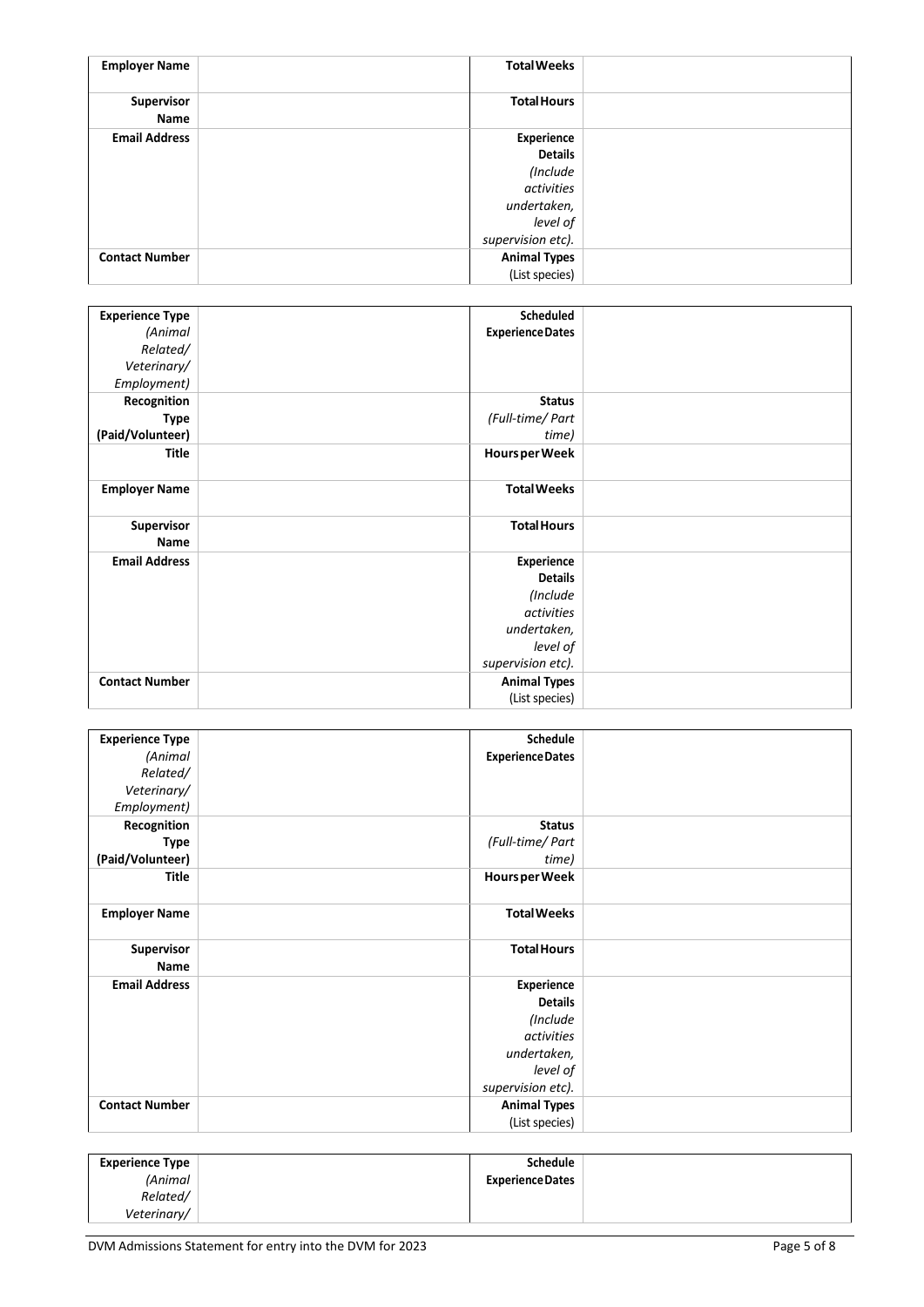| Employment)               |                     |  |
|---------------------------|---------------------|--|
| Recognition               | <b>Status</b>       |  |
| Type                      | (Full-time/ Part    |  |
| (Paid/Volunteer)          | time)               |  |
| Title                     | Hours per Week      |  |
| <b>Employer Name</b>      | <b>Total Weeks</b>  |  |
| <b>Supervisor</b><br>Name | <b>Total Hours</b>  |  |
| <b>Email Address</b>      | Experience          |  |
|                           | <b>Details</b>      |  |
|                           | (Include            |  |
|                           | activities          |  |
|                           | undertaken,         |  |
|                           | level of            |  |
|                           | supervision etc).   |  |
| <b>Contact Number</b>     | <b>Animal Types</b> |  |
|                           | (List species)      |  |

| <b>Experience Type</b> | <b>Scheduled</b>        |  |
|------------------------|-------------------------|--|
| (Animal                | <b>Experience Dates</b> |  |
| Related/               |                         |  |
| Veterinary/            |                         |  |
| Employment)            |                         |  |
| Recognition            | <b>Status</b>           |  |
| <b>Type</b>            | (Full-time/ Part        |  |
| (Paid/Volunteer)       | time)                   |  |
| <b>Title</b>           | Hours per Week          |  |
|                        |                         |  |
| <b>Employer Name</b>   | <b>Total Weeks</b>      |  |
|                        |                         |  |
| Supervisor             | <b>Total Hours</b>      |  |
| Name                   |                         |  |
| <b>Email Address</b>   | Experience              |  |
|                        | <b>Details</b>          |  |
|                        | (Include                |  |
|                        | activities              |  |
|                        | undertaken,             |  |
|                        | level of                |  |
|                        | supervision etc).       |  |
| <b>Contact Number</b>  | <b>Animal Types</b>     |  |
|                        | (List species)          |  |

| <b>Experience Type</b> | Scheduled               |  |
|------------------------|-------------------------|--|
| (Animal                | <b>Experience Dates</b> |  |
| Related/               |                         |  |
| Veterinary/            |                         |  |
| Employment)            |                         |  |
| Recognition            | <b>Status</b>           |  |
| <b>Type</b>            | (Full-time/ Part        |  |
| (Paid/Volunteer)       | time)                   |  |
| <b>Title</b>           | Hours per Week          |  |
| <b>Employer Name</b>   | <b>Total Weeks</b>      |  |
| Supervisor<br>Name     | <b>Total Hours</b>      |  |
| <b>Email Address</b>   | Experience              |  |
|                        | <b>Details</b>          |  |
|                        | (Include                |  |
|                        | activities              |  |
|                        | undertaken,             |  |
|                        | level of                |  |
|                        | supervision etc).       |  |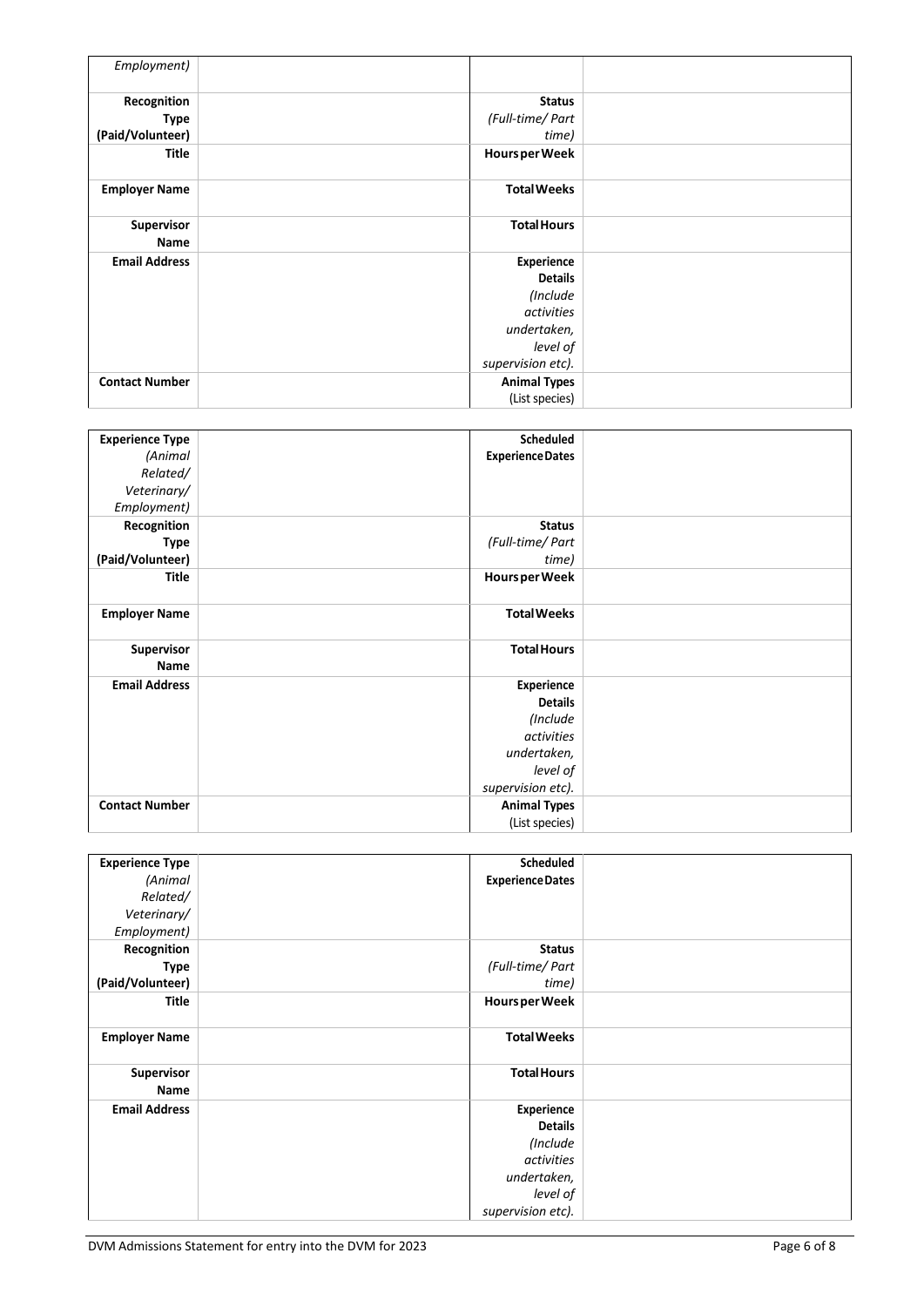| <b>Contact Number</b> | <b>Animal Types</b> |
|-----------------------|---------------------|
|                       | (List species)      |

ii. Please outline your achievement and award details by completing the table provided at the end of the form. **Insert additional copies of the table as required to outline all of your achievements**. Please complete one table for each achievement/award. Your supporting document/s should be attached as a single digital file with your online application.

| Scholarship/Award        | Description |  |
|--------------------------|-------------|--|
| Name                     |             |  |
| Awarding<br>Organisation |             |  |
|                          |             |  |
|                          |             |  |
| Date                     |             |  |
|                          |             |  |

| Scholarship/Award        | <b>Description</b> |  |
|--------------------------|--------------------|--|
| Name                     |                    |  |
| Awarding<br>Organisation |                    |  |
|                          |                    |  |
|                          |                    |  |
| Date                     |                    |  |
|                          |                    |  |

| Scholarship/Award        | Description |  |
|--------------------------|-------------|--|
| Name                     |             |  |
| Awarding<br>Organisation |             |  |
| Date                     |             |  |

| Scholarship/Award        | Description |  |
|--------------------------|-------------|--|
| <b>Name</b>              |             |  |
| Awarding<br>Organisation |             |  |
| Date                     |             |  |

| Scholarship/Award        | <b>Description</b> |  |
|--------------------------|--------------------|--|
| <b>Name</b>              |                    |  |
| Awarding<br>Organisation |                    |  |
| Date                     |                    |  |

### **iii. Altus Suite Casper Test**

All applicants are required to complete Altus Suite – Casper test only. More information on the test and to book a test, please visit [www.takealtus.com/](http://www.takealtus.com/) 

 $\Box$  I confirm that I have completed/am registered to take the Altus suite Casper test on

DD/MM/YY

\_\_\_\_\_\_\_\_\_\_\_\_\_\_\_\_\_\_\_